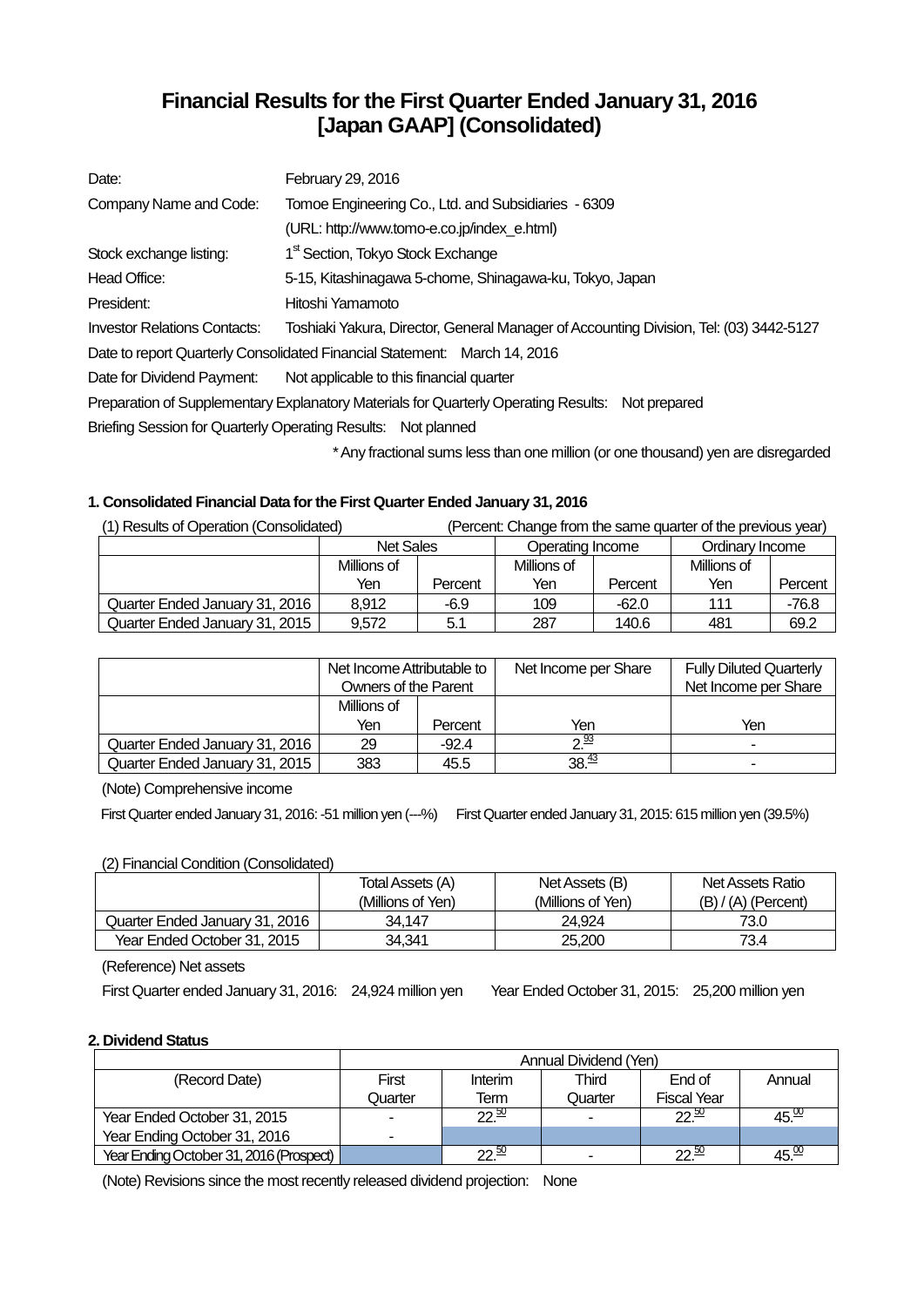## **3. Forecast for Earnings for the Year Ending October 31, 2016 (Consolidated)**

|                             |                   |           |                   |           | (Percent change from the previous Full Business Year) |           |
|-----------------------------|-------------------|-----------|-------------------|-----------|-------------------------------------------------------|-----------|
| <b>Net Sales</b>            |                   |           | Operating Income  |           | Ordinary Income                                       |           |
|                             | (Millions of Yen) | (Percent) | (Millions of Yen) | (Percent) | (Millions of Yen)                                     | (Percent) |
| 2 <sup>nd</sup> Quarter YTD | 20,600            | 2.6       | 710               | $-24.0$   | 710                                                   | $-38.9$   |
| <b>Full Business Year I</b> | 41.800            | 6.2       | 1.320             | $-4.9$    | 1.300                                                 | $-21.9$   |

|                             | Net Income Attributable to |           | Net Income per Share |
|-----------------------------|----------------------------|-----------|----------------------|
|                             | Owners of the Parent       |           |                      |
|                             | (Millions of Yen)          | (Percent) | Yen                  |
| 2 <sup>nd</sup> Quarter YTD | 350                        | -62.1     | 35 $08$              |
| <b>Full Business Year</b>   | 660                        | $-35.8$   |                      |

(Note) Revisions since the most recently released dividend projection: None

### **Notes**

(1) Significant changes in subsidiaries during this period (changes in specific subsidiaries involving changes in the scope of consolidation): None

Number of new subsidiaries: (Company names):

Number of eliminated subsidiaries: \_\_(Company names):

(2) Adoption of simplified accounting method and the specific accounting method: None

(3) Changes of the principles, procedures, and representation of the accounting policies

1) Change due to revision of accounting standard: Existing

- 2) Other changes than the above 1): None
- 3) Change in accounting estimates: None
- 4) Retrospective restatements: None

For more information, please refer to (3) [Changes in accounting principles, changes in accounting estimates

and retrospective restatements] of 2. [Matters Concerning Summary Information (Notes)] on page 4.

(4) Number of outstanding shares (Common stock)

1) Number of outstanding shares as of quarter-end and year-end (including treasury stocks)

At January 31, 2016: 10,533,200 shares At October 31, 2015: 10,533,200 shares

2) Number of treasury stocks as of quarter-end and year-end

At January 31, 2016: 554,667 shares At October 31, 2015: 554,667 shares

3) Number of average shares (accumulated quarterly total)

At January 31, 2016: 9,978,533 shares At January 31, 2015: 9,978,533 shares

\*Disclosure concerning status of implementation of quarterly review procedure

This quarterly earnings report is exempt from the quarterly review procedure based on the Financial Instruments and Exchange Act. At the time of disclosure of this quarterly earnings report, the Company has not completed a quarterly review procedure based on the Financial Instruments and Exchange Act.

\*Explanations for appropriate use of the earnings forecast and other special instructions

The forward-looking statements such as a forecast of our financial results described herein are based on the information currently available to us and certain assumptions that we believe are reasonable. Actual results could differ materially due to various factors.

Please refer to the Financial Results for the Quarter (Attachments) on page 3, (3) [Analysis of Future Forecast on Quarterly Consolidated Earnings Forecast] of 1. [Qualitative Information on Quarterly Consolidated Operating Results] for the operating results forecast.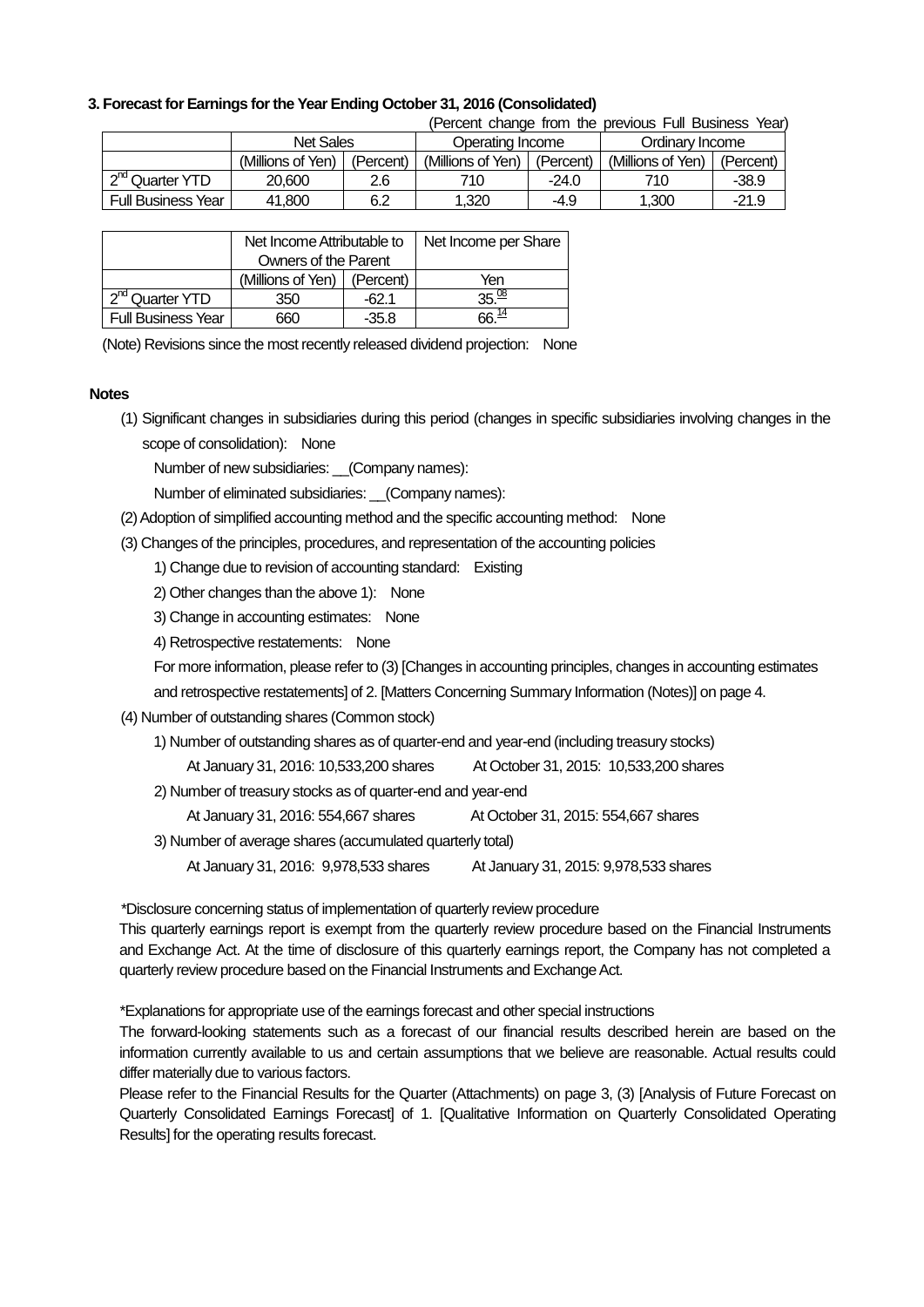# **Table of Contents (Supporting Data)**

| (1) |                                                                                                   |  |
|-----|---------------------------------------------------------------------------------------------------|--|
| (2) |                                                                                                   |  |
| (3) |                                                                                                   |  |
|     |                                                                                                   |  |
| (1) | Changes to material subsidiaries during the consolidated cumulative first quarter4                |  |
| (2) | Application of special accounting method in the preparation of quarterly consolidated financial   |  |
| (3) | Changes in accounting principles, changes in accounting estimates and retrospective restatements4 |  |
|     |                                                                                                   |  |
| (1) |                                                                                                   |  |
| (2) | Quarterly Consolidated Statements of Income & Quarterly Consolidated Statements of Comprehensive  |  |
|     |                                                                                                   |  |
|     |                                                                                                   |  |
|     |                                                                                                   |  |
| (3) |                                                                                                   |  |
|     |                                                                                                   |  |
|     |                                                                                                   |  |
|     |                                                                                                   |  |
|     |                                                                                                   |  |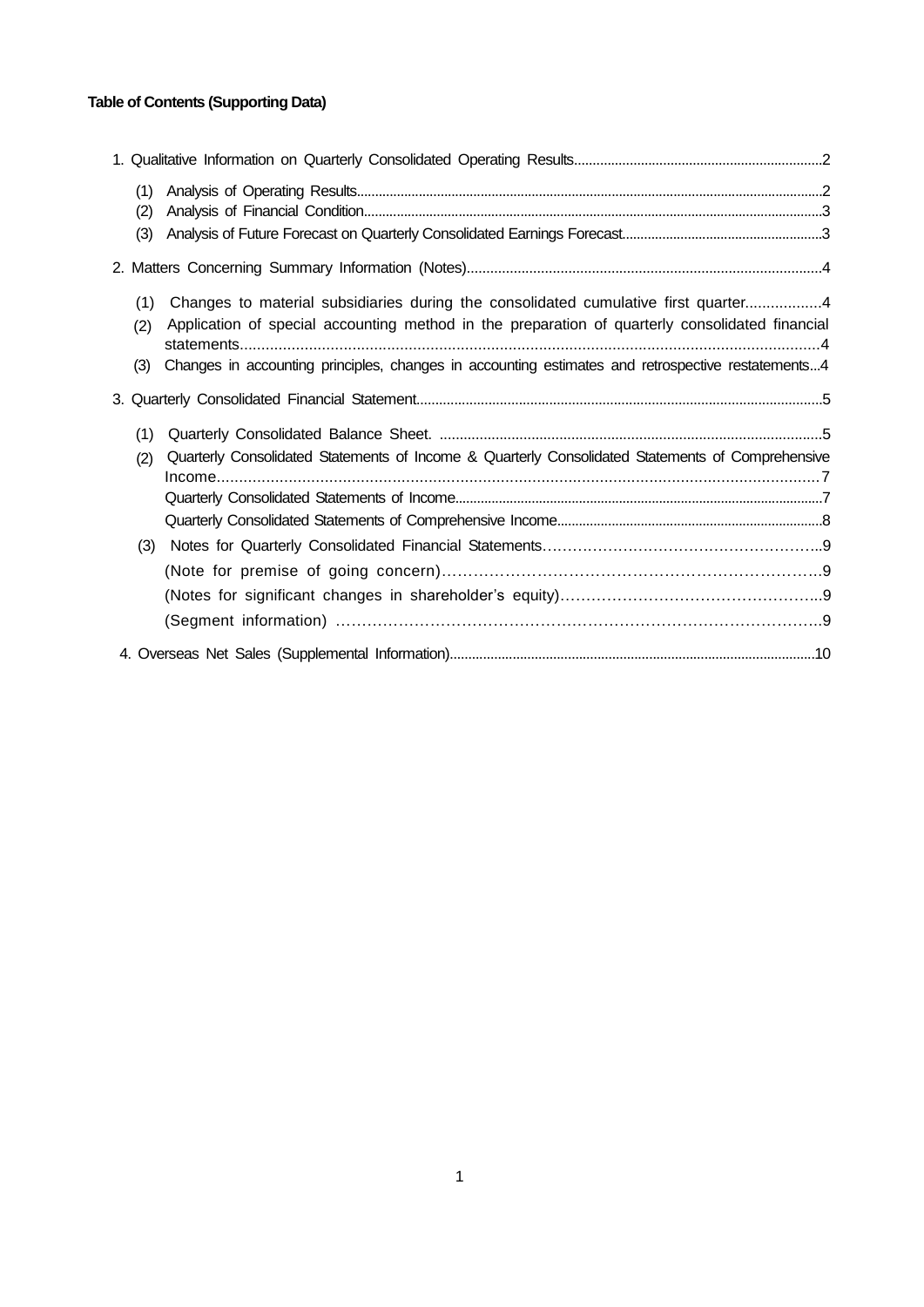# **1. Qualitative Information on Quarterly Consolidated Operating Results**

# **(1) Analysis of Operating Results**

Although Japan's economy was supported to a certain extent during the first quarter by an increase in capital investment against the backdrop of improved corporate earnings, this was undercut by a sharp drop in stock prices and the appreciation of the yen, two factors that weakened corporate business sentiment and dampened consumer confidence, and the recovery generally lacked strength. Overseas, in addition to the sluggishness evident in the U.S, economy, which earlier had acted as an engine for growth, and the continuing economic slowdown in newly developing countries including China, the economies of resource-producing countries deteriorated under the impact of the slide in crude oil prices, and the outlook for the global economy remained opaque.

Given these circumstances, net sales for the Tomoe Engineering Group for the consolidated first quarter slipped 6.9% from the same period last year to 8,912 million yen mainly because of decreasing sales in the Machinery & Equipment Business. From an earnings aspect, profits were higher in the Chemical Products Business, but operating income was 109 million yen, 62.0% down from the previous consolidated fiscal year against the backdrop of lower net sales in the Machinery & Equipment Business, while ordinary income came to 111 million yen, 76.8% down from the previous consolidated fiscal year because of a decrease in foreign exchange gains. Profit attributable to owners of the parent was 29 million yen, 92.4% down from the previous consolidated fiscal year.

### Operating results by segment were as follows.

## (Machinery & Equipment Business)

In the Machinery & Equipment Business, consolidated net sales for the year-to-date period were 1,307 million yen, 32.9% down from the same period last year. Net sales of equipment and construction for China expanded, and net sales of machinery for domestic public sector demand and net sales of components and repair services for private sector demand remained steady. Net sales of machinery for North America oil wells were lower, however, and in addition net sales of components and repair services for domestic public sector demand stagnated.

With respect to earnings during the period, income was affected by the decline of net sales in all of Tomoe's businesses, and operating income fell from the operating income of 56 million yen reported in the same period one year ago to a loss of 277 million yen.

#### (Chemical Products Business)

In the Chemical Products Business, net sales of resin raw materials and UV curing resin for inks, two products we began handling in the fine chemicals sector, as well as net sales of electrodes for ferroalloy manufacturing applications in the industrial materials sector, materials for automotive and housing and construction applications, and ceramics products for semiconductor equipment manufacturing in the advanced materials sector, all remained strong. On the other hand, net sales of resin raw materials for the domestic plastics sector, transport trays for semiconductor manufacturing applications in the electronics materials sector, and resin raw materials and products at Tomoe Engineering (Hong Kong) decreased. As a result, consolidated net sales for the first quarter were 7,604 million yen, 0.2% down from the same period last year.

With respect to earnings, operating income was driven by the growth in net sales for products in the industrial materials sector and advanced materials sector, which have comparatively high margins, and amounted to 386 million yen, 67.6% up from the same period one year earlier.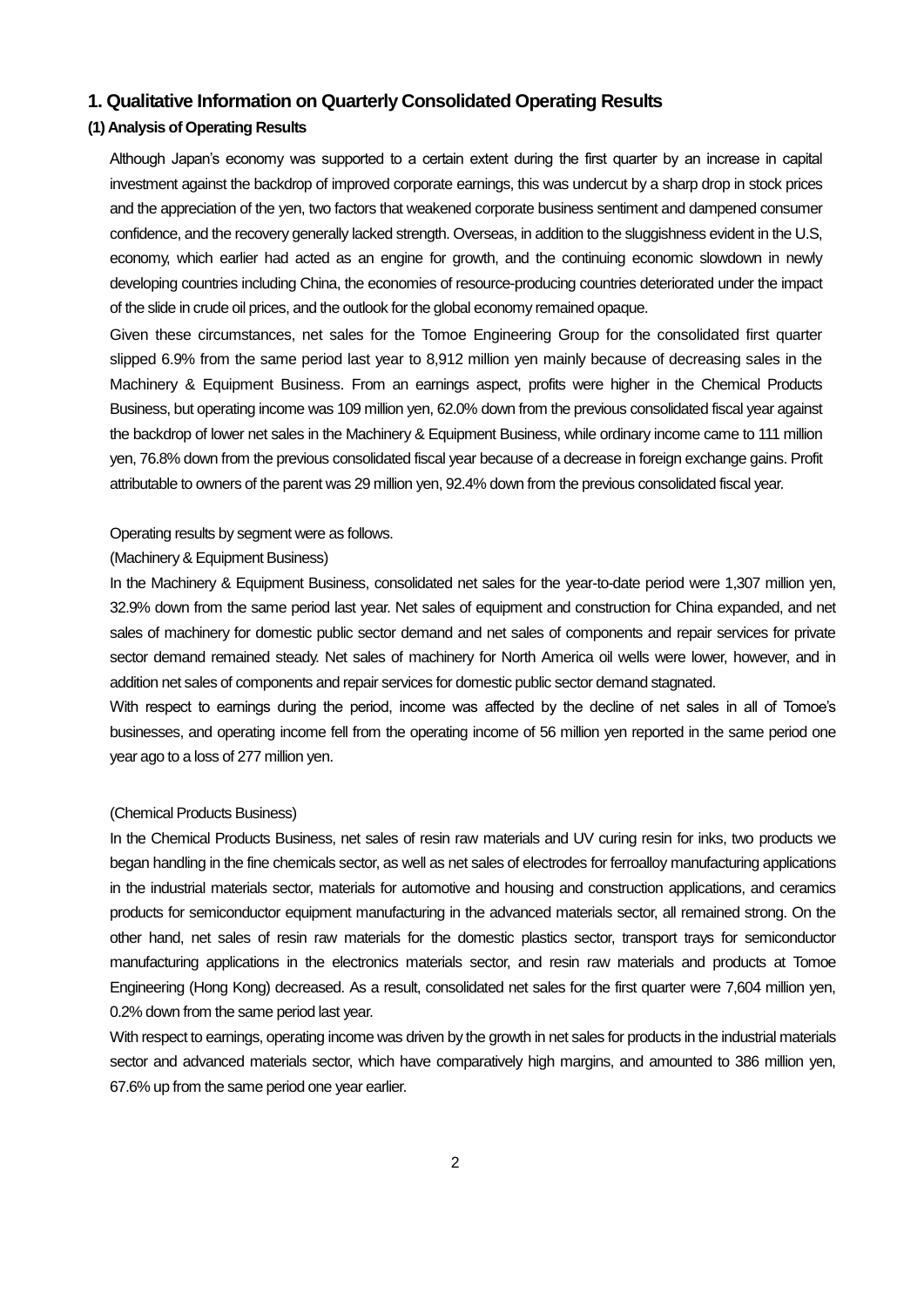### **(2) Analysis of Financial Condition**

Total assets as of the end of the consolidated first quarter under review were 34,147 million yen, down 0.6% or 193 million yen from the end of the previous consolidated fiscal year. This mainly reflected an increase of 980 million yen in inventory, and a decrease of 1,095 million yen in notes and accounts receivable–trade.

Liabilities were 9,222 million yen, up 0.9% or 82 million yen from the end of the previous consolidated fiscal year, mainly because of a decrease of 167 million yen in income tax payable, a decrease of 398 million yen in provision for Bonuses, an increase of 375 million yen in notes and accounts payable-trade, an increase of 182 million yen in advances received, and an increase of 66 million yen in accounts payable-others.

Net assets stood at 24,924 million yen, 275 million yen or 1.1% down from the end of the previous consolidated fiscal year. This mainly reflected quarterly profit attributable to owners of the parent of 29 million yen, a decrease by 195 million yen in retained earnings because of a dividend payment of 224 million yen, a decrease of 58 million yen in valuation difference on available-for-sale securities, and a 31 million yen decrease in the translation adjustments account.

As a result of the above changes, the equity ratio at the end of the consolidated first quarter under review decreased by 0.4 point compared with the end of the previous consolidated fiscal year to 73.0%.

### **(3) Analysis of Future Forecast on Quarterly Consolidated Earnings Forecast**

There are no revisions to the consolidated earnings forecast figures for the fiscal year ending in October 31, 2016 that were announced in the "Financial Results for the Fiscal Year Ended October 31, 2015 [Japan GAAP] (Consolidated)" released on December 9, 2015.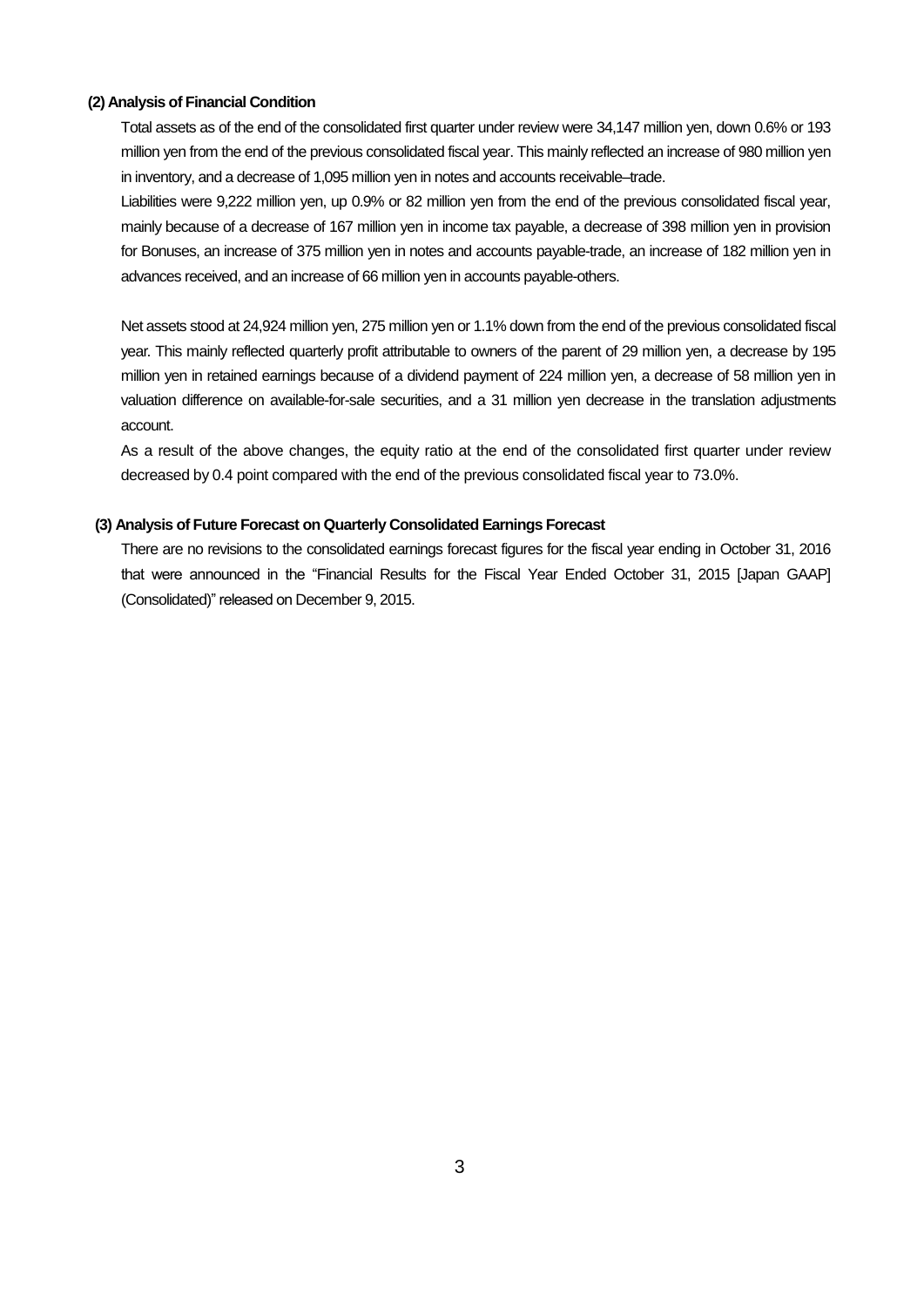## **2. Matters Concerning Summary Information (Notes)**

- (1) Changes to material subsidiaries during the consolidated cumulative first quarter: There are no pertinent matters to report.
- (2) Application of special accounting method in the preparation of quarterly consolidated financial statements: There are no pertinent matters to report.
- (3) Changes in accounting principles, changes in accounting estimates and retrospective restatements:

Beginning from the first quarter consolidated accounting period, the Company has applied the *Accounting Standard for Business Combinations* (Accounting Standards Board of Japan Statement No. 21), the *Accounting Standard for Consolidated Financial Statements* (Accounting Standards Board of Japan Statement No. 22) and the *Accounting Standard for Business Divestitures* (Accounting Standards Board of Japan Statement No. 7), and has changed the presentation of "Net income" and the presentation from "Minority interests" to "Non-controlling interests". To reflect this change in reporting method, the Company has made reclassifications to its quarterly consolidated financial statements and consolidated financial statements for the first quarter of the prior consolidated fiscal year and the prior consolidated fiscal year.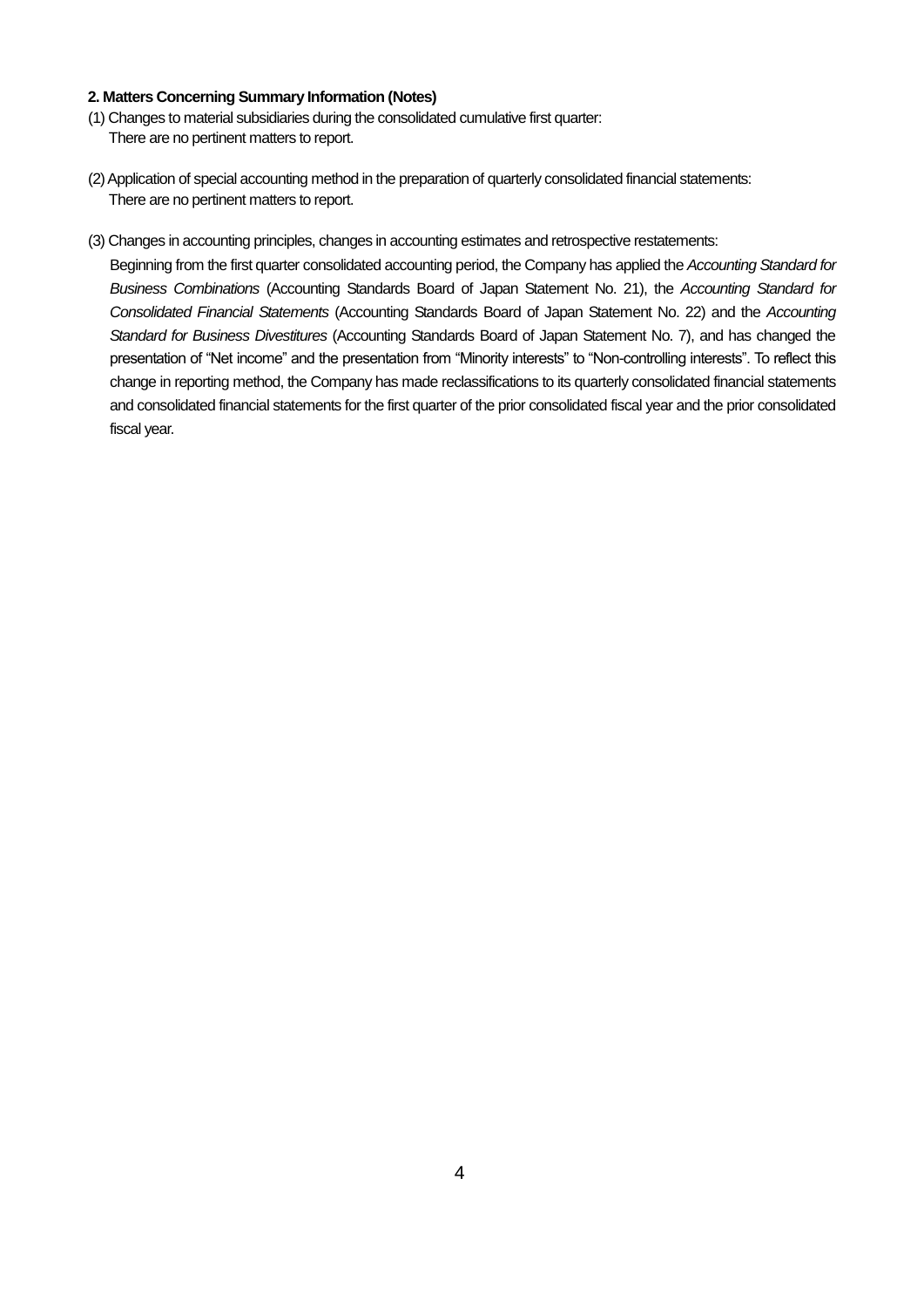# **3. Quarterly Consolidated Financial Statement**

**(1) Quarterly Consolidated Balance Sheets (First Quarter)** 

|                                            |                             | (Thousands of Yen)          |
|--------------------------------------------|-----------------------------|-----------------------------|
|                                            | <b>End of Previous Year</b> | <b>End of First Quarter</b> |
| <b>Assets</b>                              | (October. 31, 2015)         | (January 31, 2016)          |
| <b>Current Assets</b>                      |                             |                             |
| Cash and Deposits                          | 5,295,280                   | 5,459,645                   |
| Notes and Accounts Receivable-Trade        | 14,575,274                  | 13,480,053                  |
| Merchandise and Finished Goods             | 2,883,186                   | 3,072,022                   |
| <b>Work in Process</b>                     | 1,428,858                   | 2,031,349                   |
| Raw Materials and Supplies                 | 814,139                     | 1,003,583                   |
| <b>Deferred Tax Assets</b>                 | 415,636                     | 336,526                     |
| <b>Others</b>                              | 170,571                     | 174,788                     |
| <b>Allowance for Doubtful Accounts</b>     | $-5,309$                    | $-8,054$                    |
| <b>Total Current Assets</b>                | 25,577,638                  | 25,549,915                  |
| <b>Noncurrent Assets</b>                   |                             |                             |
| Property, Plant and Equipment              |                             |                             |
| <b>Buildings and Structures</b>            | 4,414,855                   | 4,413,963                   |
| <b>Accumulated Depreciation</b>            | $-1,554,623$                | $-1,584,497$                |
| <b>Buildings and Structures, Net</b>       | 2,860,232                   | 2,829,465                   |
| Machinery, Equipment and Vehicles          | 4,105,001                   | 4,060,040                   |
| <b>Accumulated Depreciation</b>            | $-3,469,389$                | $-3,457,401$                |
| Machinery, Equipment and Vehicles, Net     | 635,612                     | 602,638                     |
| Land                                       | 1,934,976                   | 1,935,016                   |
| Others                                     | 1,094,601                   | 1,076,530                   |
| <b>Accumulated Depreciation</b>            | $-1,004,257$                | $-992,999$                  |
| Others, Net                                | 90,343                      | 83,530                      |
| <b>Total Property, Plant and Equipment</b> | 5,521,164                   | 5,450,651                   |
| <b>Intangible Assets</b>                   | 362,505                     | 343,847                     |
| <b>Investments and Other Assets</b>        |                             |                             |
| <b>Investment Securities</b>               | 1,189,880                   | 1,108,742                   |
| <b>Guarantee Deposits</b>                  | 83,645                      | 82,687                      |
| Net Defined Benefit Assets                 | 1,506,899                   | 1,517,028                   |
| <b>Others</b>                              | 122,346                     | 118,706                     |
| <b>Allowance for Doubtful Accounts</b>     | $-22,775$                   | $-23,724$                   |
| <b>Total Investments and Other Assets</b>  | 2,879,996                   | 2,803,441                   |
| <b>Total Noncurrent Assets</b>             | 8,763,665                   | 8,597,941                   |
| <b>Total Assets</b>                        | 34, 341, 304                | 34,147,856                  |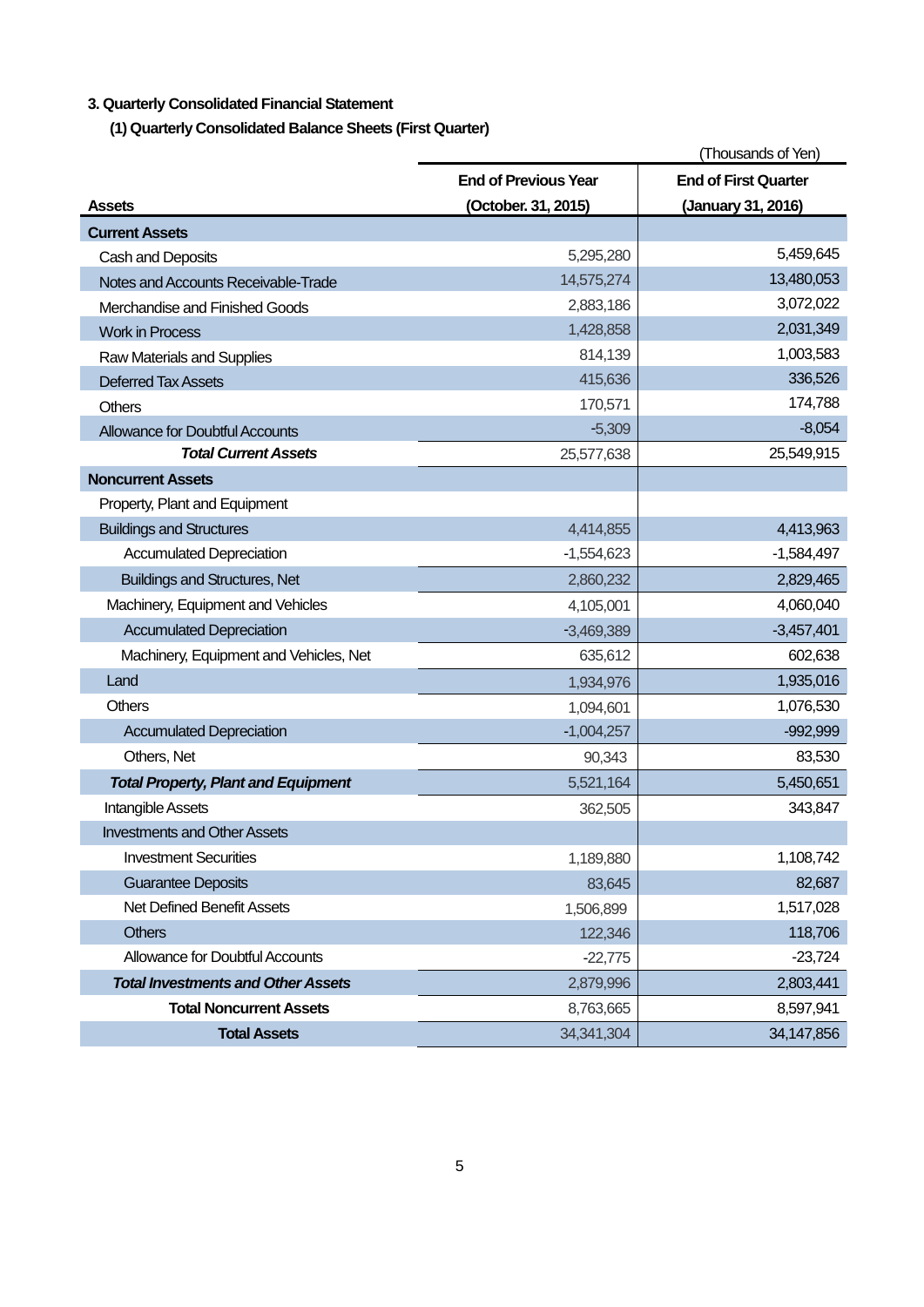|                                                          |                             | (Thousands of Yen)          |
|----------------------------------------------------------|-----------------------------|-----------------------------|
|                                                          | <b>End of Previous Year</b> | <b>End of First Quarter</b> |
| <b>Liabilities and Net Assets</b>                        | (October. 31, 2015)         | (January 31, 2016)          |
| <b>Liabilities</b>                                       |                             |                             |
| <b>Current Liabilities</b>                               |                             |                             |
| Notes and Accounts Payable-Trade                         | 5,836,44                    | 6,211,979                   |
| Accounts Payable-Others                                  | 557,504                     | 624,468                     |
| Income Taxes Payable                                     | 182,965                     | 15,403                      |
| <b>Advances Received</b>                                 | 105,602                     | 288,089                     |
| <b>Provision for Bonuses</b>                             | 701,392                     | 302,488                     |
| <b>Provision for Directors' Bonuses</b>                  | 42,374                      | 9,651                       |
| Allowance for Product Warranty                           | 122,478                     | 140,802                     |
| <b>Others</b>                                            | 269,841                     | 333,072                     |
| <b>Total Current Liabilities</b>                         | 7,818,605                   | 7,925,955                   |
| <b>Noncurrent Liabilities</b>                            |                             |                             |
| <b>Provision for Directors' Retirement Benefits</b>      | 5,460                       | 5,460                       |
| Net Defined Benefit Liabilities                          | 54,052                      | 55,217                      |
| <b>Deferred Tax Liabilities</b>                          | 1,262,702                   | 1,236,265                   |
| <b>Total Noncurrent Liabilities</b>                      | 1,322,214                   | 1,296,942                   |
| <b>Total Liabilities</b>                                 | 9,140,820                   | 9,222,898                   |
| <b>Net Assets</b>                                        |                             |                             |
| <b>Shareholders' Equity</b>                              |                             |                             |
| <b>Capital Stock</b>                                     | 1,061,210                   | 1,061,210                   |
| <b>Capital Surplus</b>                                   | 1,483,410                   | 1,483,410                   |
| <b>Retained Earnings</b>                                 | 22,313,936                  | 22,118,675                  |
| <b>Treasury Stock</b>                                    | $-363,591$                  | $-363,591$                  |
| <b>Total Shareholders' Equity</b>                        | 24,494,965                  | 24,299,704                  |
| <b>Accumulated Other Comprehensive Income</b>            |                             |                             |
| Valuation Difference on Available-for-Sale<br>Securities | 330,518                     | 271,518                     |
| Deferred Gains or Losses on Hedges                       | 748                         | 289                         |
| Foreign Currency Translation Adjustment                  | 415,072                     | 383,989                     |
| Total Adjustment on Net Defined Benefit                  | $-40,820$                   | $-30,543$                   |
| <b>Total Accumulated Other Comprehensive Income</b>      | 705,518                     | 625,253                     |
| <b>Total Net Assets</b>                                  | 25,200,484                  | 24,924,957                  |
| <b>Total Liabilities and Net Assets</b>                  | 34, 341, 304                | 34,147,856                  |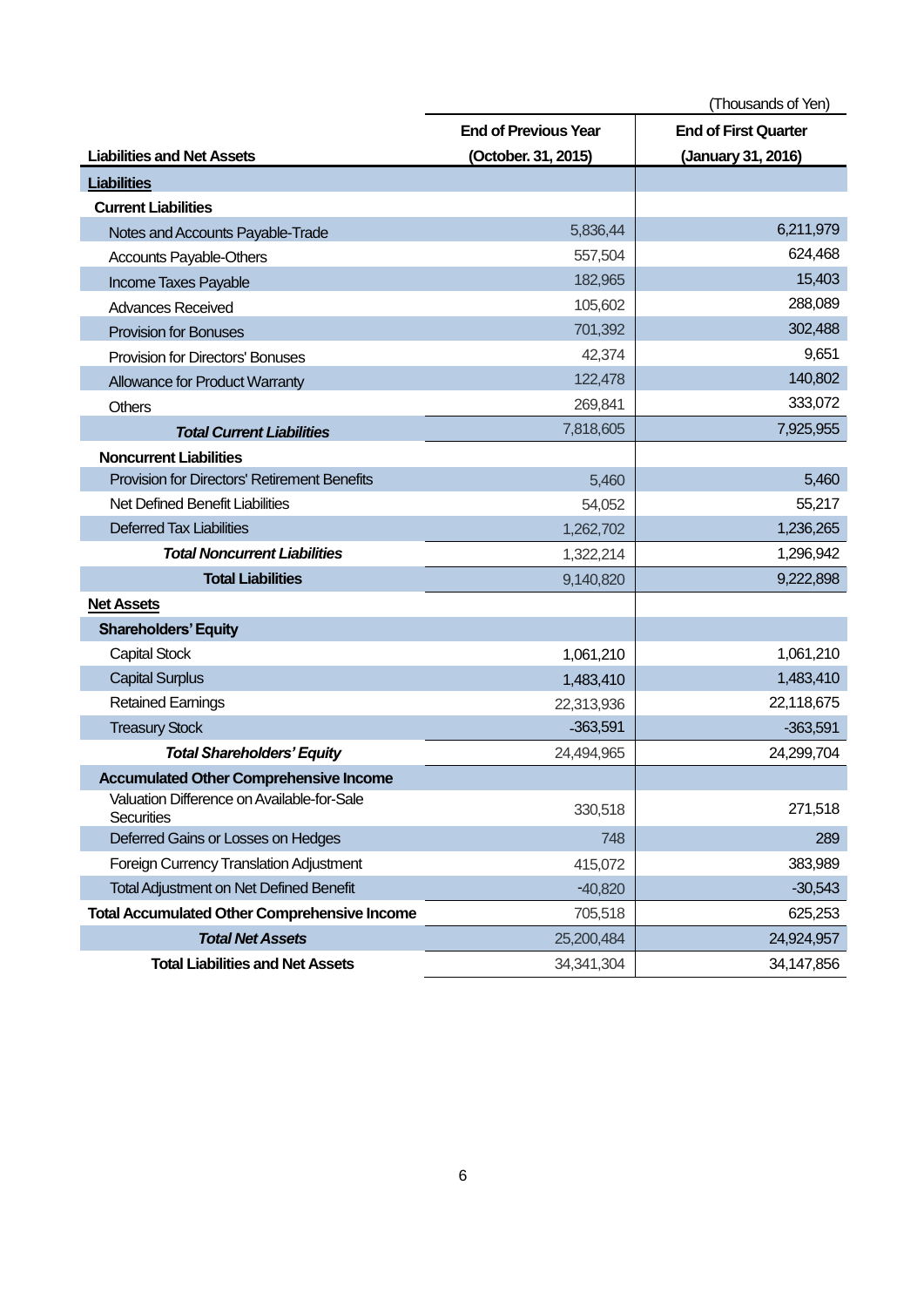**(2) Quarterly Consolidated Statements of Income & Quarterly Consolidated Statements of Comprehensive Income**

**Quarterly Consolidated Statements of Income (First Quarter)** 

|                                                   |                            | (Thousands of Yen)         |
|---------------------------------------------------|----------------------------|----------------------------|
|                                                   | <b>First Quarter Ended</b> | <b>First Quarter Ended</b> |
|                                                   | <b>January 31, 2015</b>    | <b>January 31, 2016</b>    |
| <b>Net Sales</b>                                  | 9,572,181                  | 8,912,467                  |
| <b>Cost of Sales</b>                              | 7,633,464                  | 7,280,715                  |
| <b>Gross Profit</b>                               | 1,938,716                  | 1,631,752                  |
| Selling, General and Administrative Expenses      | 1,651,265                  | 1,522,623                  |
| <b>Operating Income</b>                           | 287,451                    | 109,129                    |
| <b>Non-Operating Income</b>                       |                            |                            |
| Interest Income                                   | 5,036                      | 1,721                      |
| Dividends Income                                  | 9,540                      | 9,295                      |
| Rent Income                                       | 1,758                      | 1,707                      |
| Foreign Exchange Gains                            | 168,578                    |                            |
| <b>Others</b>                                     | 12,974                     | 4,020                      |
| <b>Total Non-Operating Income</b>                 | 197,888                    | 16,745                     |
| <b>Non-Operating Expenses</b>                     |                            |                            |
| <b>Interest Expenses</b>                          | 427                        | 51                         |
| <b>Commission Paid</b>                            | 756                        | 756                        |
| <b>Sales Discount</b>                             | 1,522                      | 1,531                      |
| Foreign Exchange Losses                           |                            | 10,358                     |
| <b>Others</b>                                     | 701                        | 1,232                      |
| <b>Total Non-Operating Expenses</b>               | 3,407                      | 13,931                     |
| <b>Ordinary Income</b>                            | 481,932                    | 111,943                    |
| <b>Extraordinary Income</b>                       |                            |                            |
| Gain on Sales of Noncurrent Assets                | 15,814                     |                            |
| <b>Total Extraordinary Income</b>                 | 15,814                     |                            |
| Income before Income Taxes and Minority Interests | 497,746                    | 111,943                    |
| <b>Income Taxes-Current</b>                       | 36,219                     | 7,325                      |
| Income Taxes-Deferred                             | 78,031                     | 75,362                     |
| <b>Total Income Taxes</b>                         | 114,251                    | 82,687                     |
| <b>Net Income</b>                                 | 383,495                    | 29,255                     |
| Net Income Attributable to Owners of the Parent   | 383,495                    | 29,255                     |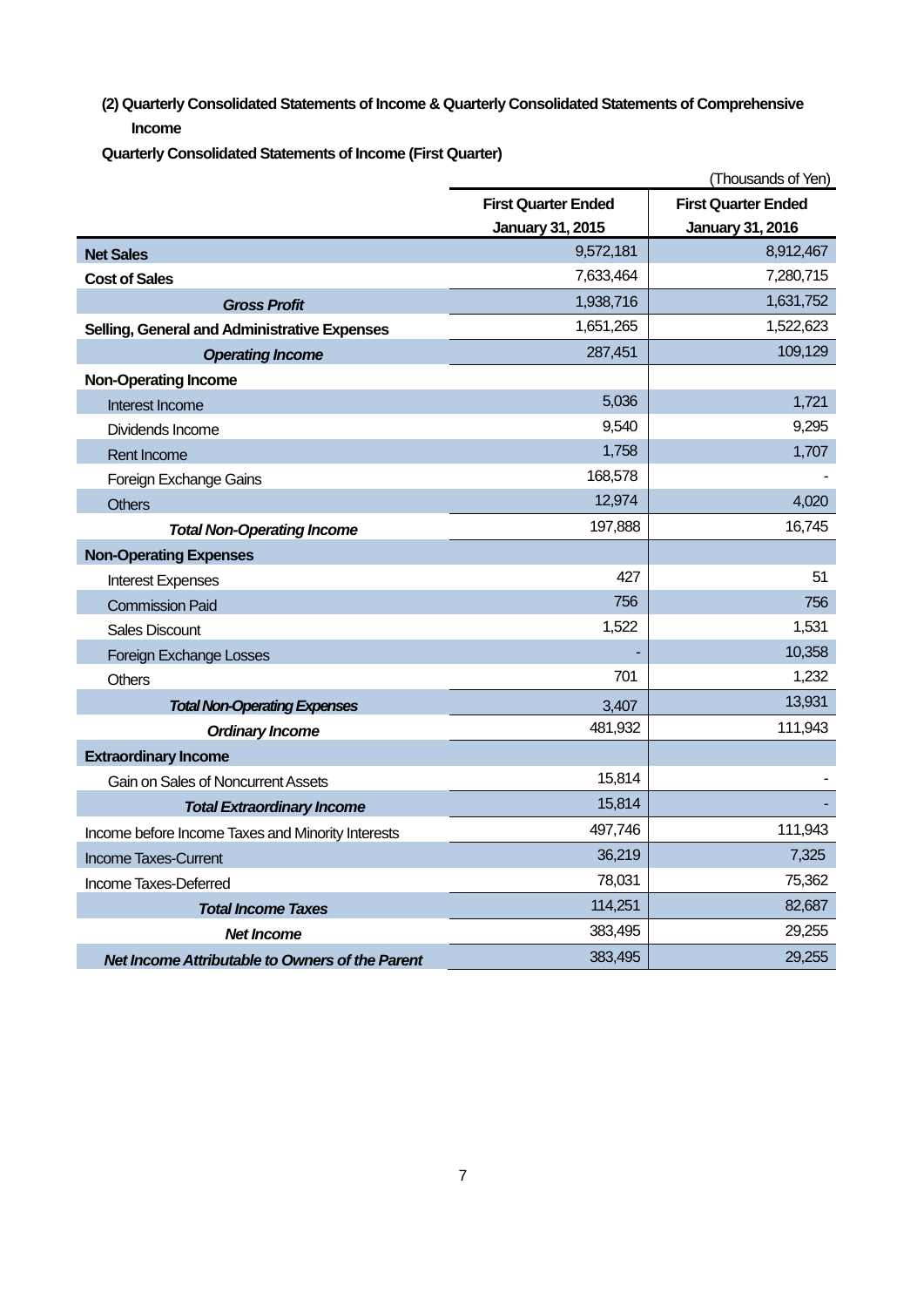# **Quarterly Consolidated Statements of Comprehensive Income (First Quarter)**

|                                                              |                            | (Thousands of Yen)         |
|--------------------------------------------------------------|----------------------------|----------------------------|
|                                                              | <b>First Quarter Ended</b> | <b>First Quarter Ended</b> |
|                                                              | <b>January 31, 2015</b>    | <b>January 31, 2016</b>    |
| Net Income                                                   | 383,495                    | 29,255                     |
| Other Comprehensive Income                                   |                            |                            |
| Valuation Difference on Available-for-sale Securities        | 57,752                     | $-58,999$                  |
| Deferred Gains or Losses (-) on Hedges                       | $-919$                     | -459                       |
| <b>Foreign Currency Translation Adjustment</b>               | 173,476                    | $-31,082$                  |
| Net Defined Benefit                                          | 2,000                      | 10,276                     |
| <b>Total Other Comprehensive Income</b>                      | 232,310                    | $-80,265$                  |
| <b>Comprehensive Income</b>                                  | 615,806                    | $-51,009$                  |
| (Breakdown)                                                  |                            |                            |
| Comprehensive Income Attributable to Owners of the<br>Parent | 615,806                    | -51,009                    |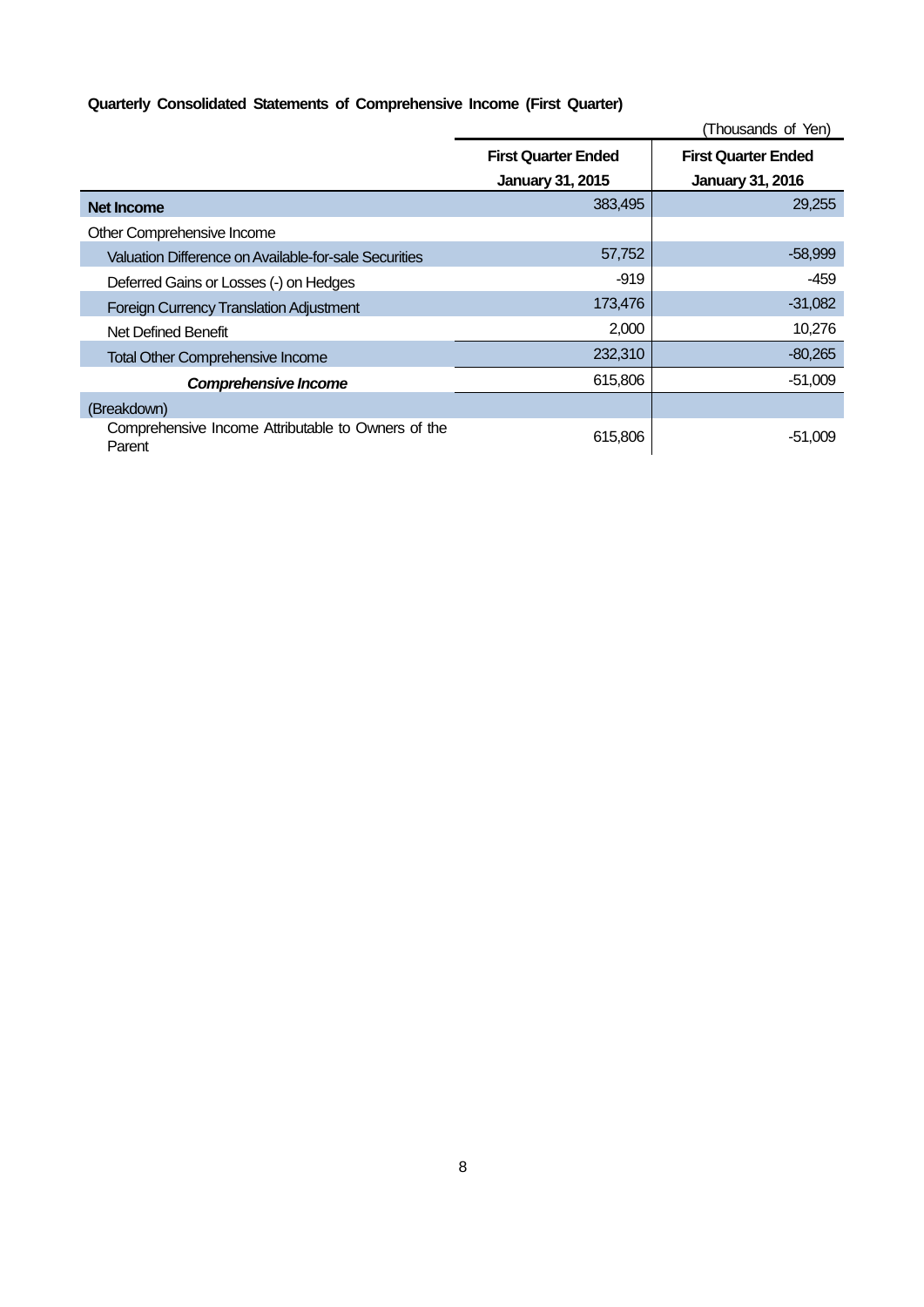## **(3) Notes on Quarterly Consolidated Financial Statements**

(Note for premise of going concern)

There are no pertinent matters to report.

(Notes for significant changes in shareholder's equity)

There are no pertinent matters to report.

(Segment Information, etc.)

## **First Quarter Ended January 31, 2015**

Information Pertaining to the Amount of Net Sales or Net Loss of Each Reporting Segment

| (Thousands of Yen)        |                         |                          |           |                    |
|---------------------------|-------------------------|--------------------------|-----------|--------------------|
|                           | <b>Reported Segment</b> |                          |           |                    |
|                           | Machinery & Equipment   | <b>Chemical Products</b> |           |                    |
|                           | <b>Business</b>         | <b>Business</b>          | Total     | <b>Grand Total</b> |
| <b>Net Sales</b>          |                         |                          |           |                    |
| Net Sales to Unaffiliated |                         |                          |           |                    |
| <b>Customers</b>          | 1,948,883               | 7,623,297                | 9,572,181 | 9,572,181          |
| Internal Net Sales among  |                         |                          |           |                    |
| Segments or Amount        |                         |                          |           |                    |
| <b>Transferred</b>        |                         |                          |           |                    |
| Total                     | 1,948,883               | 7,623,297                | 9,572,181 | 9,572,181          |
| <b>Segment Profit</b>     | 56,965                  | 230,485                  | 287,451   | 287,451            |

(Note) The total amount of segment profit is identical to the operating income reported on the QuarterlyConsolidated Statements of Income.

2 Information Concerning Impairment Loss on Noncurrent Assets, Goodwill, and Other Items by Reporting Segment (Material gain on negative goodwill)

The Tomoe Engineering Group had a gain on negative goodwill in the Chemical Products Business in conjunction with the acquisition of the stock of Interstella Co., Ltd., a consolidated subsidiary of Tomoe Engineering, which was owned by another company. The reported amount of the gain on negative goodwill in the consolidated First Quarter under review as a result of this acquisition was 145,132,000 yen.

# **First Quarter Ended January 31, 2016**

Information Pertaining to the Amount of Net Sales or Net Loss of Each Reporting Segment

| (Thousands of Yen)         |                       |                          |           |                    |
|----------------------------|-----------------------|--------------------------|-----------|--------------------|
|                            | Reported Segment      |                          |           |                    |
|                            | Machinery & Equipment | <b>Chemical Products</b> |           |                    |
|                            | <b>Business</b>       | <b>Business</b>          | Total     | <b>Grand Total</b> |
| <b>Net Sales</b>           |                       |                          |           |                    |
| Net Sales to Unaffiliated  |                       |                          |           |                    |
| <b>Customers</b>           | 1,307,719             | 7.604.748                | 8,912,467 | 8,912,467          |
| Internal Net Sales among   |                       |                          |           |                    |
| Segments or Amount         | ۰                     |                          |           |                    |
| <b>Transferred</b>         |                       |                          |           |                    |
| Total                      | 1,307,719             | 7,604,748                | 8,912,467 | 8,912,467          |
| Segment Profit or Loss (-) | $-277,117$            | 386,246                  | 109,129   | 109,129            |

(Note) The total amount of segment profit is identical to the operating income reported on the QuarterlyConsolidated Statements of Income.